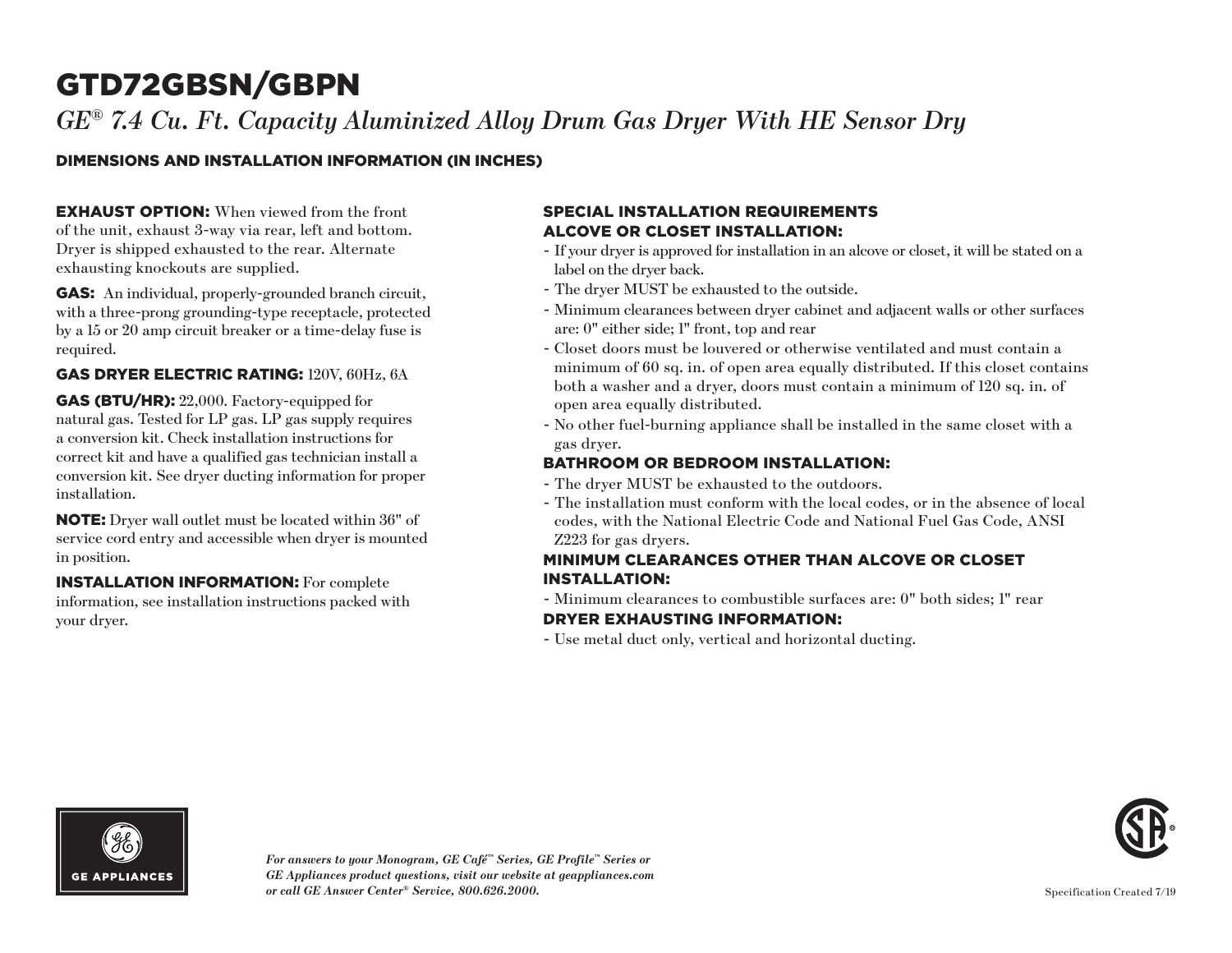*GE® 7.4 Cu. Ft. Capacity Aluminized Alloy Drum Gas Dryer With HE Sensor Dry*

DIMENSIONS AND INSTALLATION INFORMATION (IN INCHES)

### **POWER CORD LOCATIONS**

 $\sqrt{4-1/2}$ 





*For answers to your Monogram, GE Café™ Series, GE Profile™ Series or GE Appliances product questions, visit our website at geappliances.com or call GE Answer Center® Service, 800.626.2000.* Specification Created 7/19

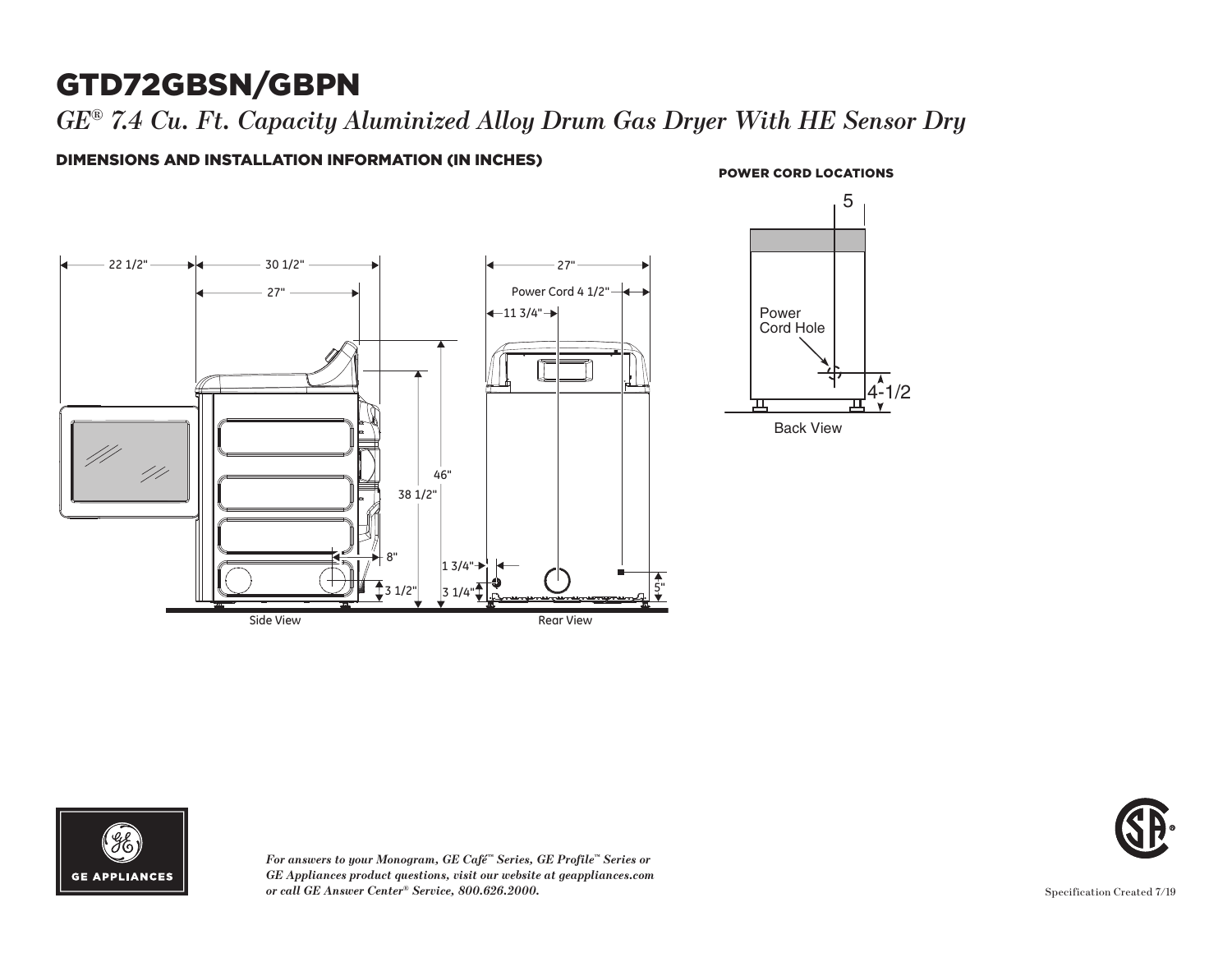*GE® 7.4 Cu. Ft. Capacity Aluminized Alloy Drum Gas Dryer With HE Sensor Dry*

### FOR COMPLETE INFORMATION, SEE INSTALLATION INSTRUCTIONS PACKED WITH YOUR DRYER.

### DUCTING MATERIALS:

For best performance, this dryer should be vented with 4" diameter all rigid metal exhaust duct. If rigid metal duct cannot be used, then UL-listed flexible metal (semi-rigid) ducting can be used (Kit WX08X10077). In special installations, it may be necessary to connect the dryer to the house vent using a flexible metal (foil-type) duct. A UL-listed flexible metal (foil-type) duct may be used ONLY in installations where rigid metal or flexible metal (semi-rigid) ducting cannot be used AND where a 4" diameter can be maintained throughout the entire length of the transition duct. Please see installation instruction packed with your dryer for complete instructions when using flexible metal (foil type) ducting.

### EXHAUST LENGTH CALCULATION:

- 1. Determine the number of 90° turns needed for your installation. If you exhaust to the side or bottom of dryer, add one turn.
- 2. The maximum length of 4" rigid (aluminum or galvanized) duct which can be tolerated is shown in the table. A turn of  $45^{\circ}$  or less may be ignored. Two  $45^{\circ}$  turns within the duct length should be treated as a  $90^{\circ}$  elbow. A turn over  $45^{\circ}$  should be treated as a  $90^{\circ}$  elbow.

Dryers must be exhausted to the outside.

CAUTION: For personal safety do not terminate exhaust into a chimney, under any enclosed house floor (crawl space), or into an attic, since the accumulated lint could create a fire hazard or moisture could cause damage. Never terminate the exhaust into a common duct or plenum with a kitchen exhaust, since the combination of lint and grease could create a fire hazard.

Exhaust ducts should be terminated in a dampered wall cap to prevent back drafts, bird nesting, etc. The wall cap must also be located at least 12" above the ground or any other obstruction with the opening pointed down.

### FOR MORE INFORMATION ON VENTING KITS AND ACCESSORIES, PLEASE CALL 1-800-GE-CARES.

#### DRYER EXHAUSTING INFORMATION— USE METAL DUCT ONLY VERTICAL AND **HORIZONTAL DU**

|                       |                  | <b>BEST PERFORMANCE</b>                         |            |
|-----------------------|------------------|-------------------------------------------------|------------|
| Α                     |                  | Maximum length<br>of 4" dia rigid<br>metal duct |            |
| в<br>A                |                  | Exhaust hood type                               |            |
| $2 - 1/2$             | Number<br>of 90° | А<br>4"                                         | $2 - 1/2"$ |
| Domestic dryer models | turns            | opening                                         | opening    |
|                       | Ω                | 120 ft.                                         | 90 ft.     |
|                       |                  | 100 ft.                                         | 75 ft.     |
|                       | $\overline{2}$   | 85 ft.                                          | 65 ft.     |
|                       | 3                | 70 ft.                                          | 55 ft.     |
|                       | 4                | 60 ft.                                          | 45 ft.     |
|                       | 5                | 55 ft.                                          | 35 ft.     |

For every extra 90° elbow, reduce the allowable vent system length by 10 ft.

Two 45° elbows will be treated like one 90° elbow. For the side exhaust installations, add one 90° elbow to the chart. When calculating the total vent system length, you must add all the straight portions and elbows of the system (including the transition duct.